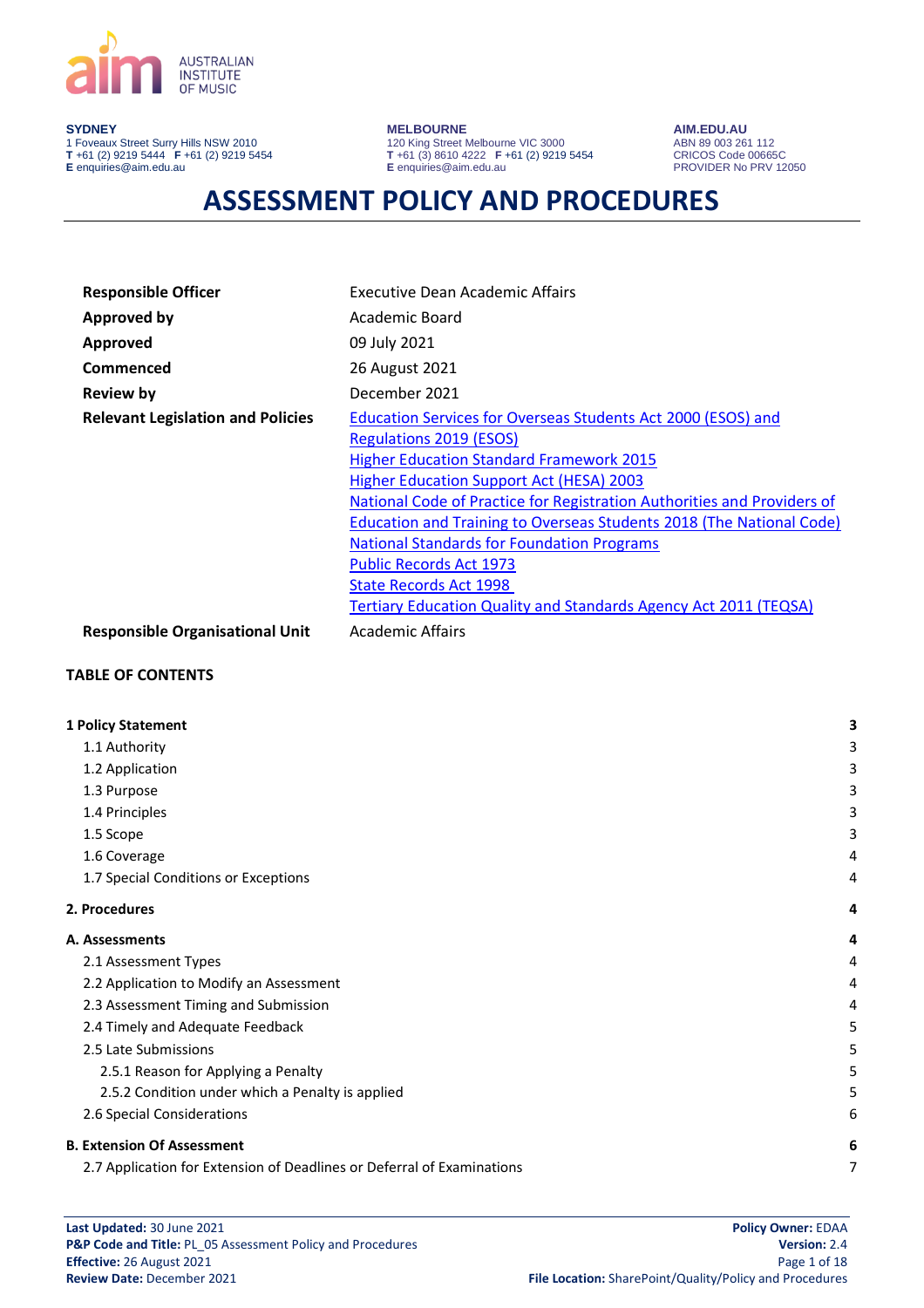

| 2.7.1 Lodging the Application                     | 7  |
|---------------------------------------------------|----|
| 2.7.2 Consideration of the Application            | 7  |
| 2.7.3 Notification of Response                    | 8  |
| 2.7.4 Extension Examination and Performance Times | 8  |
| 2.7.5 Written Assessments                         | 8  |
| 2.7.6 Further Extensions                          | 8  |
| 2.7.7 Range of Grades                             | 8  |
| 2.7.8 Denial of Requests                          | 8  |
| 2.7.9 Equal Opportunity Adjustment Program (EOAP) | 9  |
| 2.7.10 Right of Appeal                            | 9  |
| 2.7.11 Resubmission                               | 9  |
| 2.8 Remarking of Assessment                       | 9  |
| 2.8.1 Right of Appeal                             | 9  |
| 2.8.2 The Assessment Appeals Application          | 10 |
| 2.9 Examinations                                  | 10 |
| C. Grading                                        | 10 |
| 2.10 Assessment Rules                             | 11 |
| 2.12 Supplementary Assessments                    | 11 |
| 2.13 Graduation Requirements                      | 11 |
| 2.14 Academic Integrity including Plagiarism      | 12 |
| 2.15. Storage and Retention                       | 12 |
| <b>D. Assessment Moderation</b>                   | 12 |
| 2.16 Assessment Review and Moderation Processes   | 12 |
| <b>E. Attendance</b>                              | 13 |
| 2.18 Student Attendance Requirements              | 13 |
| 2.19 Student Attendance Recording                 | 13 |
| 2.20 Student Attendance Monitoring                | 14 |
| 2.21 Student Attendance Warning (Intervention)    | 14 |
| 2.22 Potential Cancellation of enrolment          | 14 |
| 2.23 Right of Appeal                              | 15 |
| 3. Accountabilities                               | 15 |
| 3.1 Responsible Officer                           | 15 |
| 3.2 Contact Officer                               | 15 |
| 4 Supporting Information                          | 15 |
| 4.1 Supporting Documents                          | 15 |
| 4.2 Related Documents                             | 15 |
| 4.3 Superseded Documents                          | 16 |
| <b>5 Definitions and Acronyms</b>                 | 16 |
| <b>6. Revision History</b>                        | 17 |
|                                                   |    |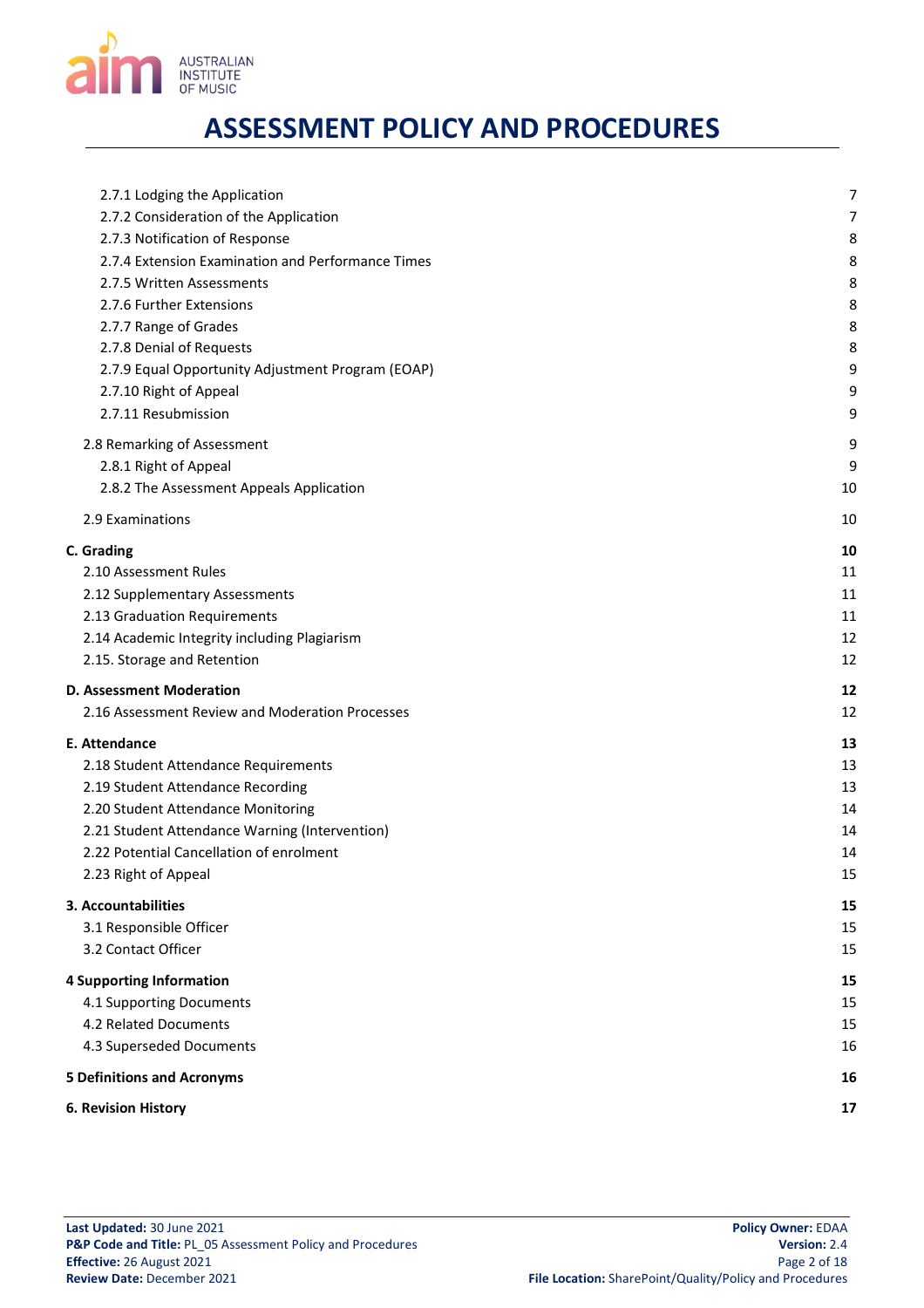

## <span id="page-2-0"></span>**1 Policy Statement**

### <span id="page-2-1"></span>**1.1 Authority**

**The Australian Institute of Music Limited (AIM), known as 'the Institute', is governed by the Board of Directors (BoD) with academic authority delegated to the Academic Board (AB). The BoD and AB** share joint responsibility for ensuring that all general and academic policies and procedures follow 'best practice' principles for Higher Education and other sectors of educational delivery, in compliance with relevant Australian legislation and current regulatory requirements.

## <span id="page-2-2"></span>**1.2 Application**

This policy and procedure applies to Quality Assured (QA) delivery of accredited AIM programs offered at the Sydney and Melbourne campuses. If applicable, this policy and procedure will also apply in future, wherever QA AIM programs are approved for delivery elsewhere in Australia or overseas.

## <span id="page-2-3"></span>**1.3 Purpose**

The purpose of this policy and procedure is to ensure that assessment regulations and relevant procedures, including extension of assessment, grades and marking, moderation, and attendance and engagement, are easily understood and followed by staff and students.

## <span id="page-2-4"></span>**1.4 Principles**

- Assessments must:
	- $\circ$  be aligned with the course specific learning outcomes and unit learning outcomes and AIM's graduate attributes
	- $\circ$  provide a variety and balanced range of assessment tasks to test the skills and knowledge of the student
	- o be both formative and summative to provide ongoing timely feedback
	- $\circ$  be clearly communicated to students, both in the pre-assessment phase and also when providing ongoing feedback
	- $\circ$  be assessed by appropriately qualified assessors, with grades applied consistently in accordance with marking rubrics at course and unit level
	- o be fair, inclusive and equitable for all students, taking into account a student's disability, special needs or unforeseen circumstances
	- o be reviewed regularly, as part of an improvement cycle, looking at assessment tasks and results
- Processes for student applications for extension of assessments and/or examination deferrals are handled fairly and equitably.
- Principles of natural justice and best practice are followed to achieve educationally constructive and operationally fair and consistent marks and grades.
- All enrolled students are entitled to access this policy and procedure, regardless of their campus or enrolment status
- AIM recognises that written submissions, project-based assessments, written examinations and performance examinations and assessments are different in nature and will be treated accordingly.
- Pre-study period, mid study period and post study period evaluations are undertaken to ensure academic rigor and continuous improvement
- Student attendance and engagement is systematically monitored, and students will be notified and counselled when identified as at risk of failing to meet attendance and engagement requirements.

### <span id="page-2-5"></span>**1.5 Scope**

This policy and procedure applies to all students enrolled in award and non-award units of study at the Australian Institute of Music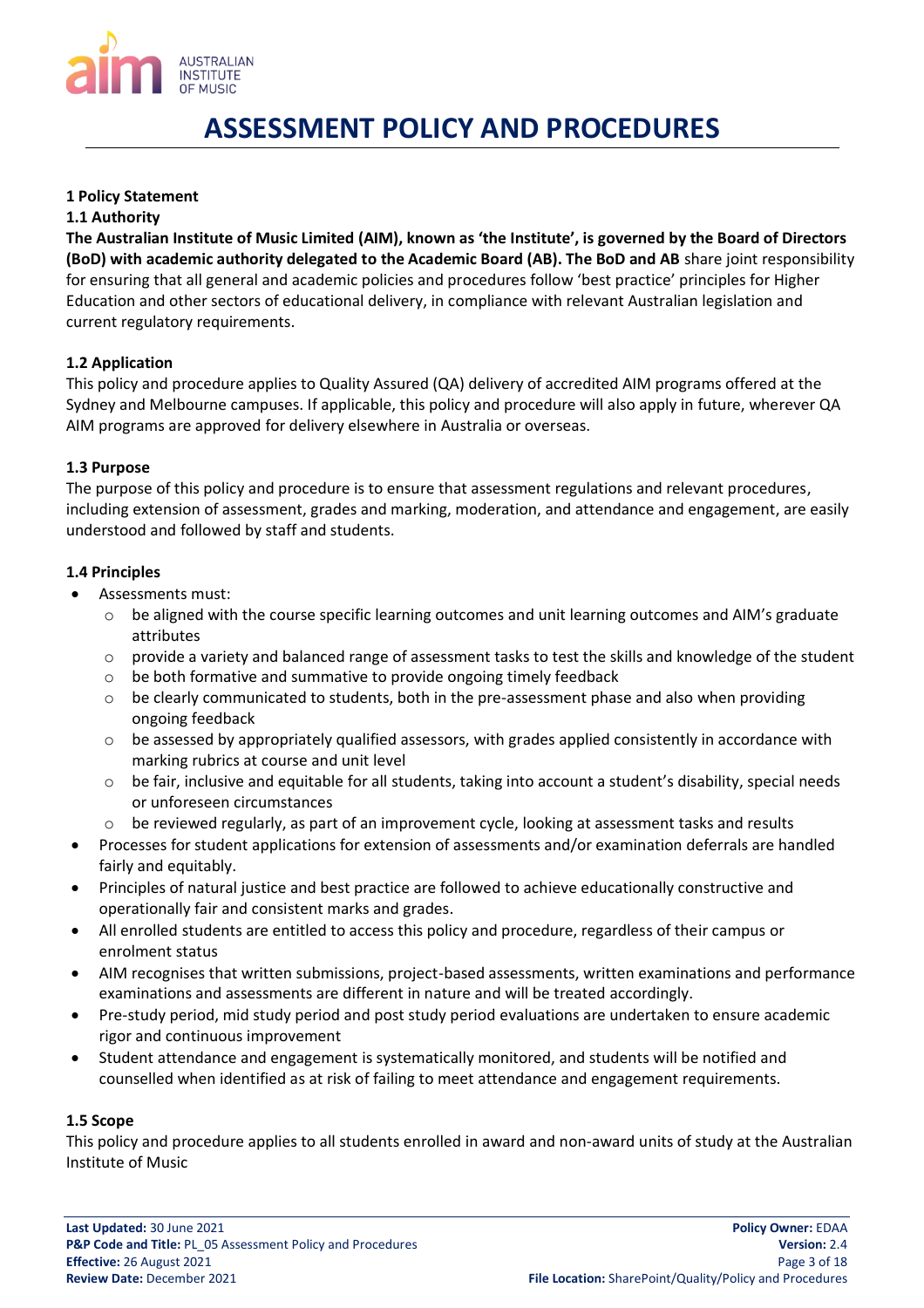

## <span id="page-3-0"></span>**1.6 Coverage**

This policy and procedure applies to all AIM Foundation Program and higher education courses offered at the Sydney and Melbourne campuses.

## <span id="page-3-1"></span>**1.7 Special Conditions or Exceptions**

Nil

## <span id="page-3-2"></span>**2. Procedures**

### <span id="page-3-3"></span>**A. Assessments**

## <span id="page-3-4"></span>**2.1 Assessment Types**

Examples of assessment activities include the following:

| <b>Performance</b>           | Assess a student's performance level by a panel of staff and/or professional             |  |  |
|------------------------------|------------------------------------------------------------------------------------------|--|--|
| <b>Examination</b>           | practitioners                                                                            |  |  |
| <b>Technical Examination</b> | Assess a student's technical performance proficiency on their chosen major. This         |  |  |
|                              | may take the form of e.g. scales, studies                                                |  |  |
| <b>Written Examination</b>   | Assess student's ability to articulate theoretical and historical information as well as |  |  |
|                              | applied analysis specific to the unit                                                    |  |  |
| <b>Written Assessment</b>    | Assess areas such as 'research papers' and Composition Folios                            |  |  |
| <b>Aural Examination</b>     | Assess student's ability to aurally recognize musical excerpts specific to the unit      |  |  |
| <b>Seminar Presentation</b>  | Assesses an oral presentation which may be supported by audio-visual material            |  |  |
| <b>Continual Assessment</b>  | Assesses a student's progress continually throughout a unit based on the principles      |  |  |
|                              | of application, participation and professional attitude                                  |  |  |
| <b>Reports</b>               | Assessment of reports which may be in a digital or written form                          |  |  |
| <b>Groups Assessment</b>     | Assessment of a group task such as a case study, presentation or report with marks       |  |  |
|                              | allocated to both collective and individual performance                                  |  |  |
| Project                      | Assessment of a study of a particular topic or case study through the production of a    |  |  |
|                              | project report and/or presentation                                                       |  |  |

### <span id="page-3-5"></span>**2.2 Application to Modify an Assessment**

Students with a declared disability, a temporary impairment, or an illness (temporary or long term), may be eligible to apply for an *Equal Opportunity Adjustment Plan (EOAP)*. Documented medical evidence must be supplied and an *EOAP* created at the start of the study period or immediately when the impairment occurs.

### <span id="page-3-6"></span>**2.3 Assessment Timing and Submission**

- In course development, there should be mapping of the different types of assessment across the course and its component units to ensure that there is an appropriate range to test different cognitive and practical abilities of students and give student the opportunity to demonstrate they have met the course learning outcomes
- The number and type of assessments for a unit should take account of the credit value of the unit, the weighting attributed to different assessments, the level of the unit and the mix and balance of assessment across the component units of a particular course
- Informal formative assessment should be set by no later than week 4 of the study period to provide early feedback to students on their performance
- Summative assessments should be spaced across a unit of study with, for example, the first piece being submitted by no later than week 6
- Students should be given clear information about the timing of assessments for each unit of study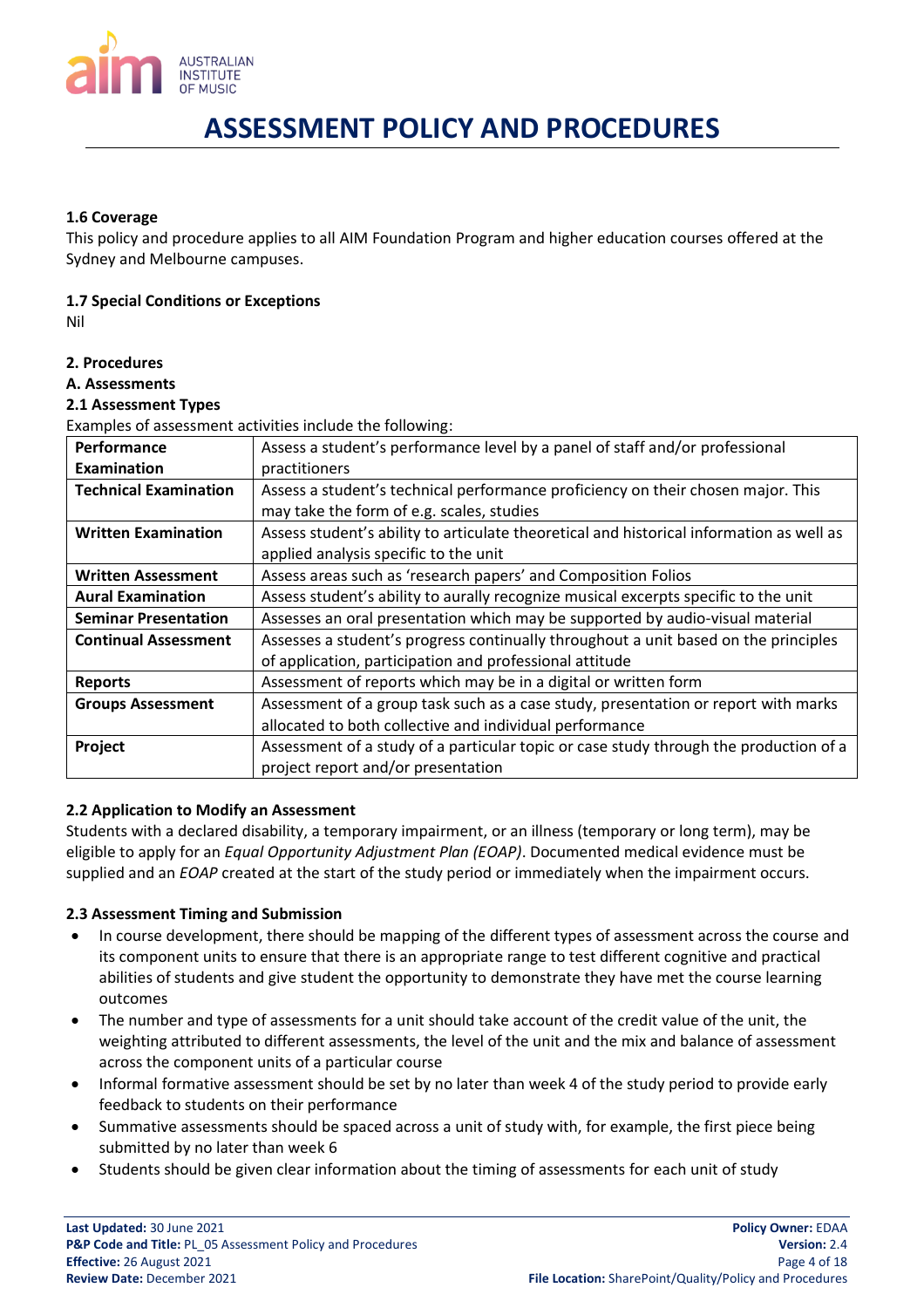

- All written assessments must be submitted as per the requirements of the Unit Outline listed on Sharepoint and must be:
	- o Submitted on or before the due date as specified in the Assessment Brief for the unit
	- $\circ$  Word-processed using the required AIM format or as specified in the assessment brief (no hand-written assessments will be accepted); and
	- o Unless stated in the Unit Outline on Sharepoint, uploaded to Teams; failure to submit the assessment to Teams will be deemed as 'non-submission' and a fail grade will be recorded for the assessment
- The Teams email receipt must be retained by the student and be made available as required
- The Teams report will be used to investigate whether any breach of academic integrity such as plagiarism has occurred
- Students are expected to attempt and submit all the required assessments of a unit for a Pass or above grade to be achieved
- The marks for all assessments for a unit will be calculated according to their component weighting in order to determine a final mark and grade for that unit.

# <span id="page-4-0"></span>**2.4 Timely and Adequate Feedback**

Lecturers must provide adequate feedback aligned with the marking criteria and rubric for the assessment within two (2) weeks of assessment submission

## <span id="page-4-2"></span><span id="page-4-1"></span>**2.5 Late Submissions**

# *2.5.1 Reason for Applying a Penalty*

Unless a student has applied for, and been granted, an extension of the deadline for submitting a piece of assessment, a late penalty will be applied for reasons of equity. This will ensure:

- A student who takes additional time to complete an assessment is not unfairly advantaged, and
- There is no delay to marking of the assessment and hence delay in providing feedback to all students.

# <span id="page-4-3"></span>*2.5.2 Condition under which a Penalty is applied*

A late penalty will be applied to an assessment item submitted after:

- The submission date and time specified in the Unit Outline as listed on Sharepoint; or
- The date and time agreed to by the appropriate Associate Head of Learning and Teaching (AHoLT), or nominee, in response to an official application for extension.

The maximum penalty for late submission of any assessment item is as follows:

- For each day or part day that the item is late, a weighted reduction of the grade or mark initially awarded will be made in accordance with the following table;
- Weekends count as two calendar days in determining the penalty;
- Public holidays are counted as calendar days.

| <b>Calendar Days Late</b> | <b>Assessment Mark</b>   |
|---------------------------|--------------------------|
|                           | (Examiner's Mark) x 0.95 |
|                           | (Examiner's Mark) x 0.90 |
| 3                         | (Examiner's Mark) x 0.85 |
| 4                         | (Examiner's Mark) x 0.80 |
| 5                         | (Examiner's Mark) x 0.75 |
| 6                         | (Examiner's Mark) x 0.70 |
|                           | (Examiner's Mark) x 0.65 |
| 8                         | (Examiner's Mark) x 0.60 |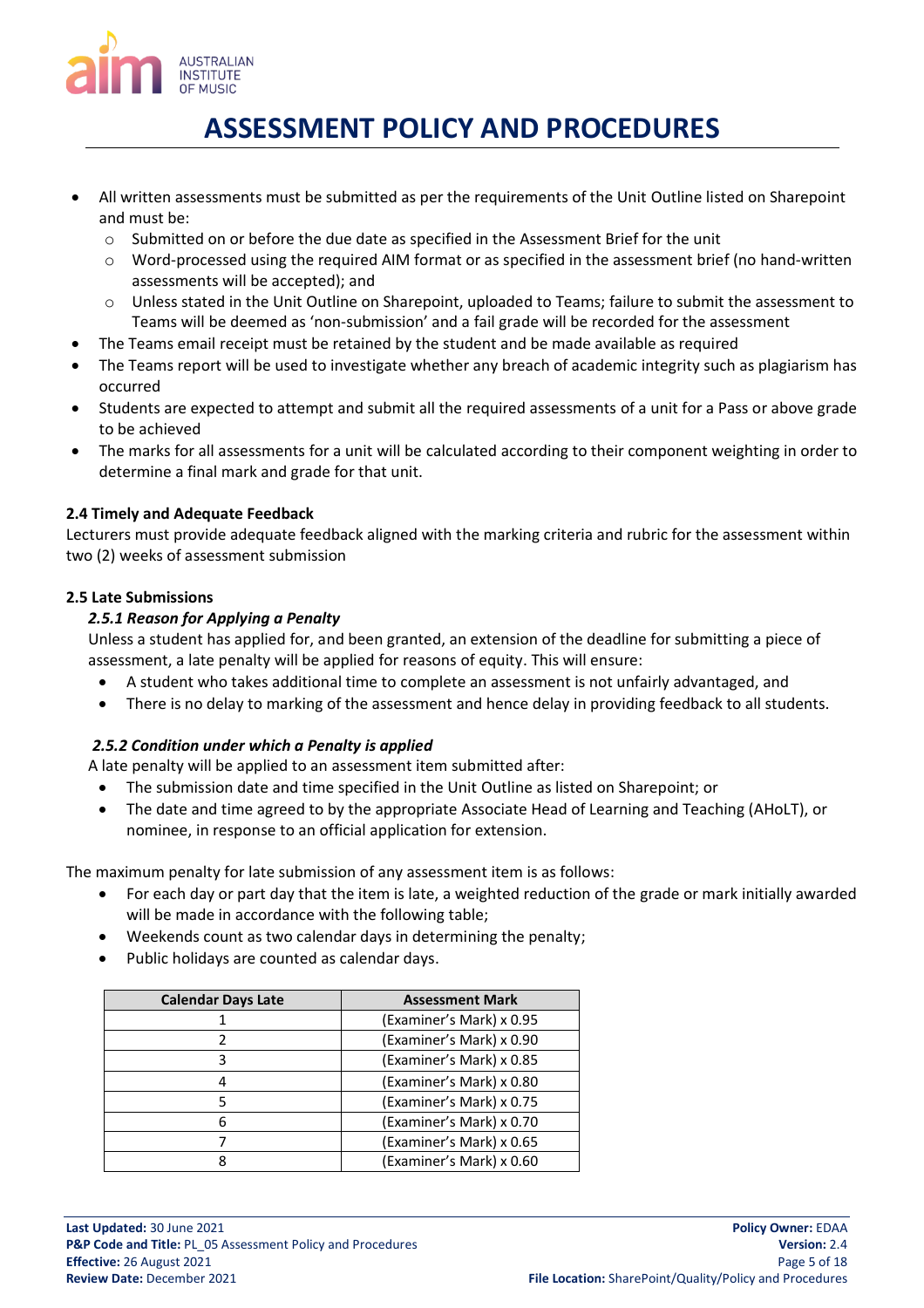

| <b>Calendar Days Late</b> | <b>Assessment Mark</b>   |
|---------------------------|--------------------------|
|                           | (Examiner's Mark) x 0.55 |
| 11                        | (Examiner's Mark) x 0.50 |
|                           | በ%                       |

### <span id="page-5-0"></span>**2.6 Special Considerations**

Special consideration is the process by which the assessor/lecturer takes unexpected or extenuating circumstances into consideration during the marking of an assessment (including examination) item. Unexpected or extenuating circumstances are those which were outside the control of the student such as illness.

To apply for special consideration, students must complete *the Application for Special Consideration* form, ensuring all supporting documentation is attached. No application will be considered without supporting documents. Special consideration:

- Is only applicable when an assessment has been attempted
- Will only be granted due to unexpected or extenuating circumstances
- Is not automatically granted and may not necessarily result in a study or mark adjustment

The AHoLT will assess the *Application for Special Consideration* and inform the assessor/lecturer if due consideration is required in the marking of an assessment.

For assessments which have not been attempted, refer to **B Extension of Assessment.**

## <span id="page-5-1"></span>**B. Extension Of Assessment**

An extension of assessment will only be granted due to unexpected or extenuating circumstances. Unexpected or extenuating circumstances are those which were outside the control of the student and/or for which there was no opportunity to prepare in advance. Examples of unexpected or extenuating circumstances may include the following and any application for an extension must be accompanied by full supporting documentation:

### **Illness or temporary disability:**

Students must visit a doctor in person within two (2) working days after the exam or assessment item deadline to obtain a medical certificate for their application. Furthermore:

The attending physician must confirm that the student was incapacitated at the scheduled time and date of the examination and/or assessment.

The student must be seen while sick or incapacitated or a suitable medical record must be provided to support the student's case.

AIM reserves the right to contact the treating physician/medical practice

### **Accident:**

A copy of the accident report or letter or statement from the attending police officer or fire officer, or if an accident at home, from a certified medical practitioner

### **A cultural commitment:**

Cultural commitments must be recognised at state, national or international representative level and must include supporting information including, for example, a letter on an appropriate letterhead. Extensions based on this basis will not be granted for final written and performance examinations and assessments. Cultural commitments will be assessed on a case by case basis.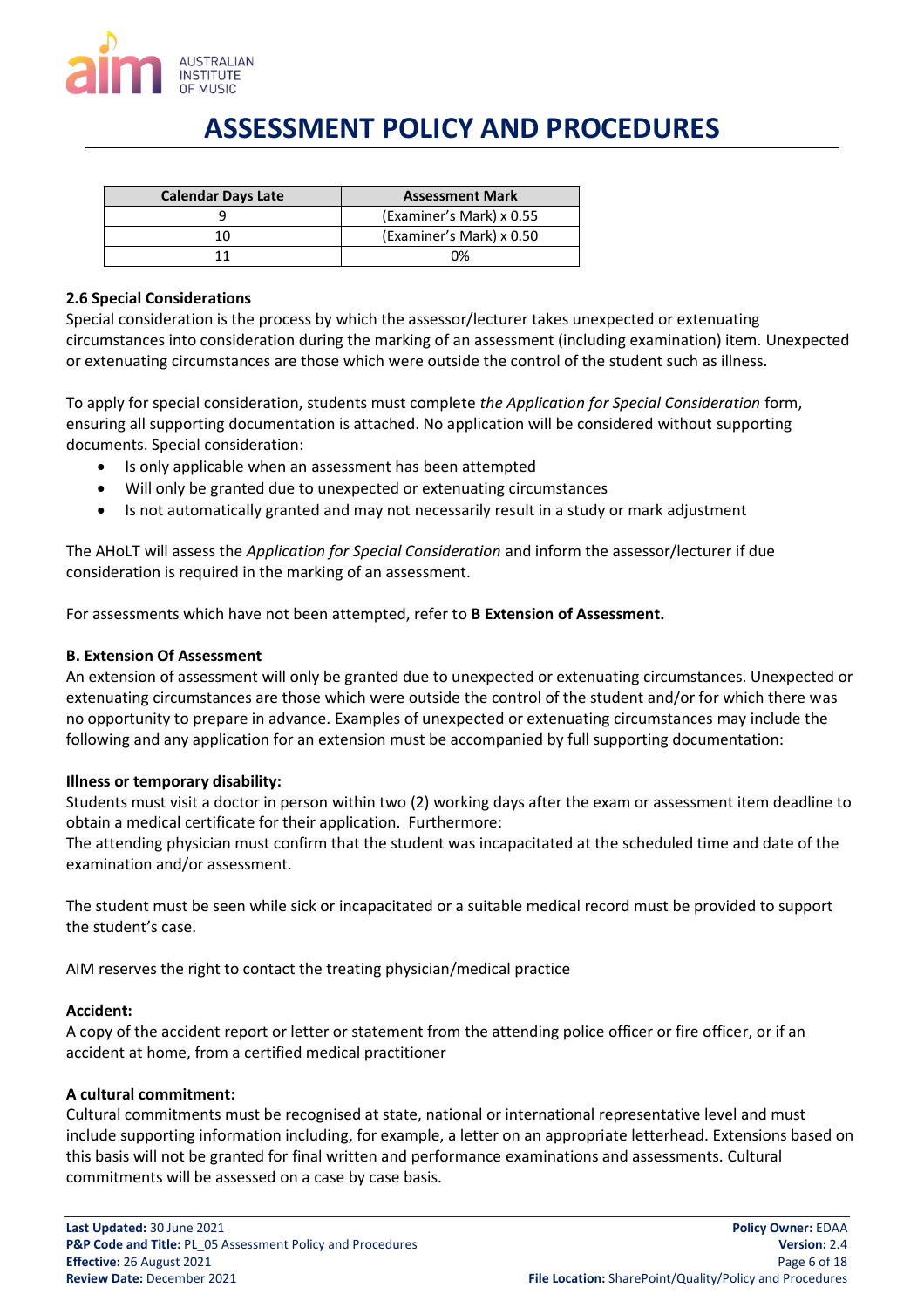

### **Sorry Business:**

A copy of a medical certificate (for life threatening illness of injury), death or funeral notice, a statutory declaration or a letter from an elder.

### **A significant performance or industry opportunity:**

Performance or industry opportunities must be accompanied by a statement from the student outlining the reasons that the performance or industry experience is significant including: how it will enhance the development of the student towards an industry standard and how it is significant for their professional development. Extensions based on this basis will not be granted for any summative examinations. Extensions of this nature must be approved in advance at the commencement of the study period and will not be considered past census date.

### **Bereavement:**

A Statutory Declaration stating the relationship of the student with the deceased, together with the funeral notice.

### **Compassionate Circumstances**:

Compassionate grounds will be considered on a case by case basis and will be referred directly to the AHoLT. The Student Wellbeing Office may be consulted in these circumstances.

### **Other Extraordinary Circumstances:**

These typically include adverse or extreme weather events or natural disasters. The Dean of Academic Affairs will consider these applications. Furthermore, the Dean of Academic Affairs may make institute wide determinations in extraordinary circumstances that impact all students

Other situations may be approved at the discretion of the DAA

### <span id="page-6-1"></span><span id="page-6-0"></span>**2.7 Application for Extension of Deadlines or Deferral of Examinations**

### *2.7.1 Lodging the Application*

Students may apply for an extension to an assessment deadline or request for deferral of an examination by completing the *Application for Extension of Assessment* form, attaching supporting documentation and submitting the form no later than **one** working day prior to the due date of the exam or assessment item unless the evidence of unexpected or extenuating circumstances provided indicates this would not have been possible.

### *2.7.2 Consideration of the Application*

<span id="page-6-2"></span>All applications for extension of the deadline for submission of an assessment or for the deferral of the date for an examination will be considered by the AHoLT for that particular unit. The AHoLT will make an assessment of the extenuating factors and the sufficiency of the supporting evidence to substantiate the application

For **written submissions and project-based assessments** extensions will only be granted on the basis of:

- Medical evidence with supporting doctors certificate
- Extreme personal circumstances eg: family illness or bereavement
- Sorry business
- Accident
- Cultural commitment
- A significant performance or industry opportunity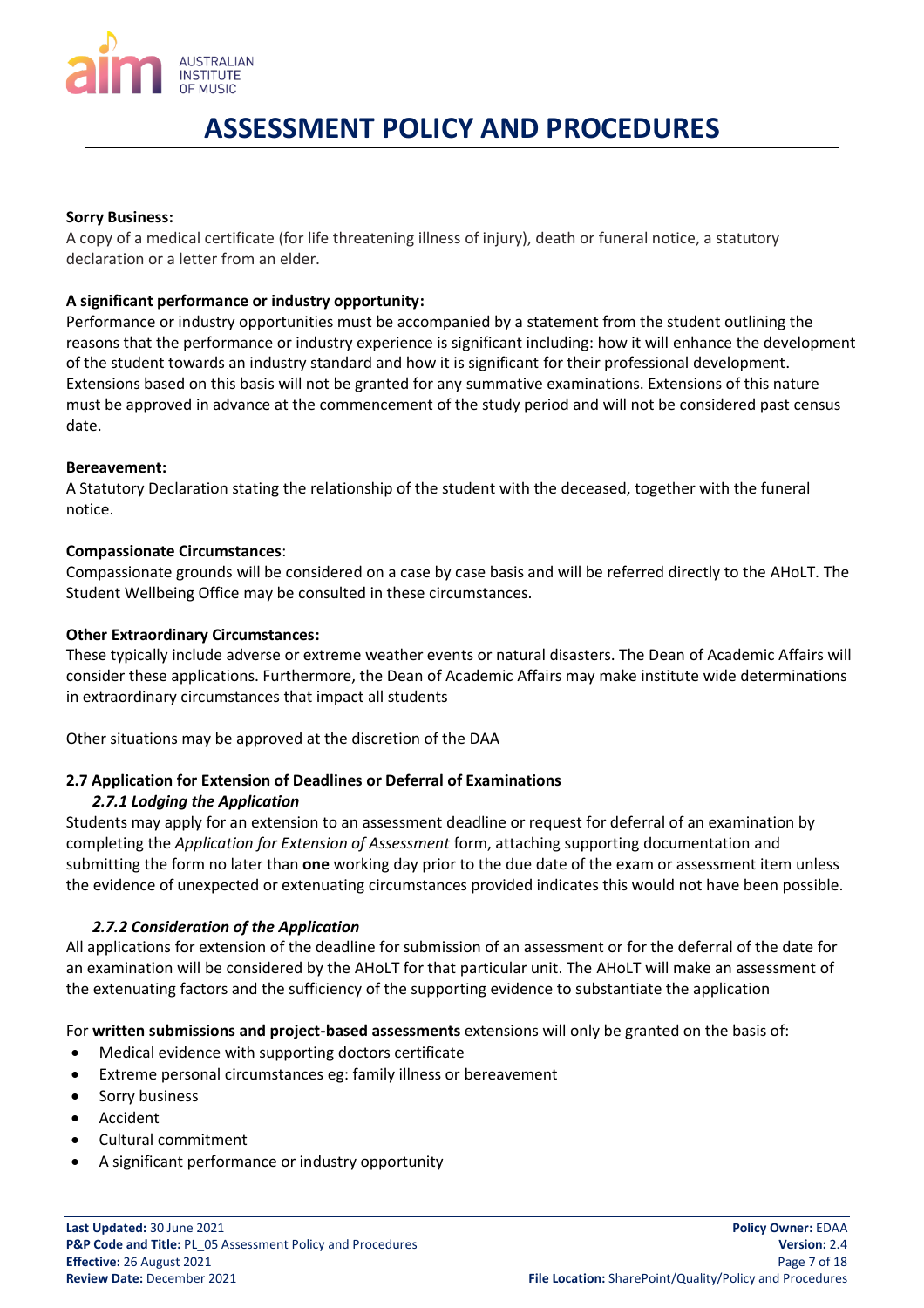

Other extraordinary circumstances

For **performance or written examinations** extensions will only be granted on the basis of:

- Medical evidence
- Extreme personal circumstances eg: family illness or bereavement
- Sorry business
- An accident

on the day of the performance or examination

Documents that are not in English must be officially translated and submitted together with certified copies of supporting documents. Officers authorised to translate official documents into English include:

- National Accreditation Authority for Translators and Interpreters
- The Institution where you completed your studies
- Public Notary (for some countries e.g. India and China)

## <span id="page-7-0"></span>*2.7.3 Notification of Response*

Applicants will be notified of the outcome of their application via their AIM email account only. AIM will respond to most requests within three (3) working days.

## <span id="page-7-1"></span>*2.7.4 Extension Examination and Performance Times*

All approved extensions for written examination and performances will be held during the official deferred/supplementary assessment week for that study period as outlined in the *Academic Calendar*.

### <span id="page-7-2"></span>*2.7.5 Written Assessments*

For all written submissions and project-based assessments, the candidate will normally be granted a maximum of one week's extension.

### <span id="page-7-3"></span>*2.7.6 Further Extensions*

Unless there is additional and documented extenuating circumstances, AIM will not provide more than one approved extension for any particular examination or assessment.

Only in extreme circumstances, and with relevant supporting documentation (medical certificate, police report, statutory declaration), will a second extension be considered. If documentation cannot be provided, the extension will not be approved.

### <span id="page-7-4"></span>*2.7.7 Range of Grades*

A student who is granted an assessment extension in a course is eligible for the full range of grades available for that assessment.

## <span id="page-7-5"></span>*2.7.8 Denial of Requests*

Students will not normally be granted an extension where:

- Students could reasonably have been expected to avoid circumstances that prevented them from attempting the assessment. (Avoid the circumstances includes both short and longer-term incidents / situations)
- An application has been lodged later than one working day prior to the due date of the exam or assessment item, unless the evidence of unexpected or extenuating circumstances provided indicates that an earlier application would not have been possible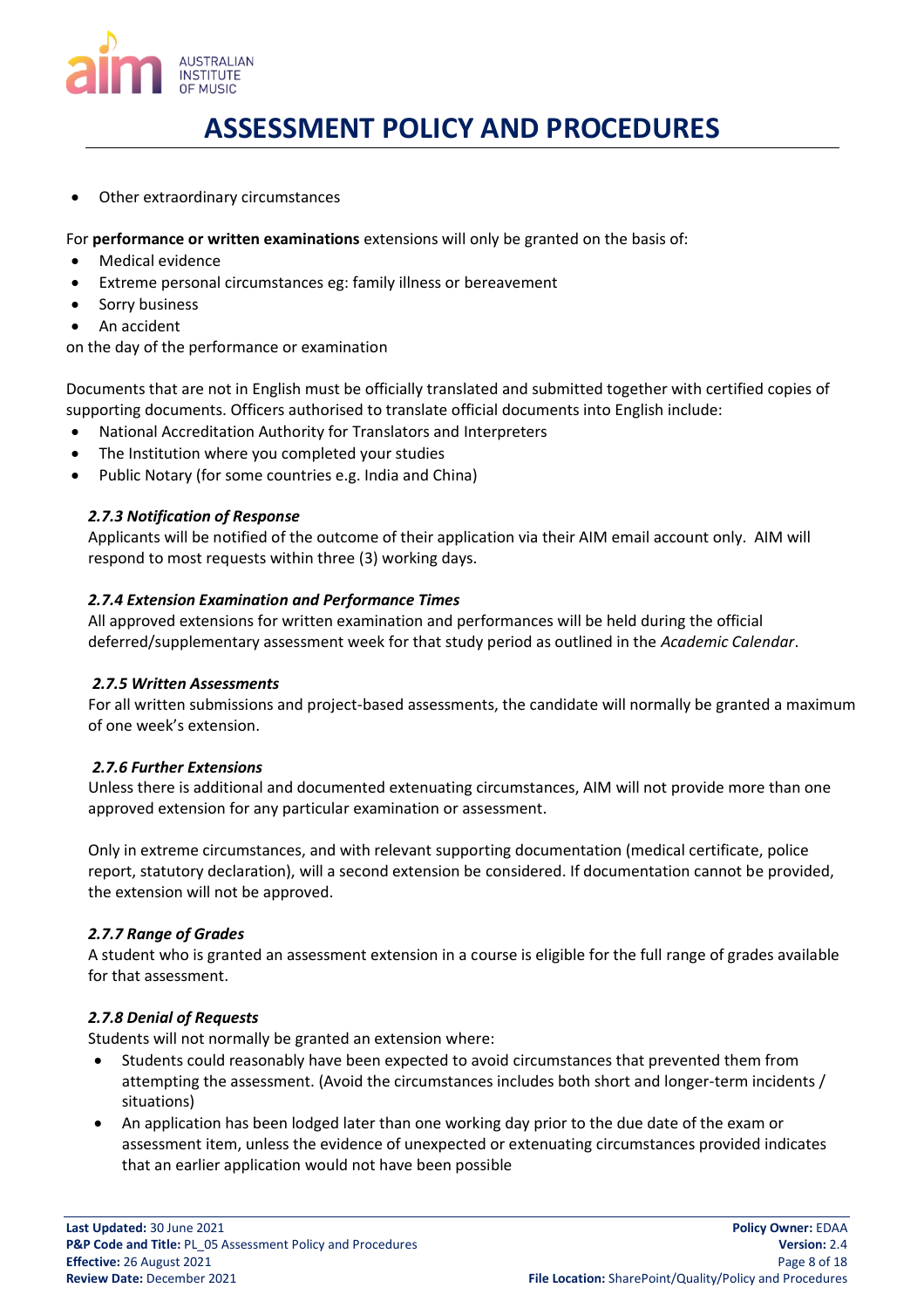

- The request relates to holiday or other travel arrangements, including for international travel, for example, booking a plane ticket prior to the end of the study period.
- The student has arranged their arrival on campus time to be less than one hour before the scheduled examination/assessment time.
- The student has misread an examination timetable or attended the wrong examination.
- The application is based on a corrupt file or damaged hard drives or other technical malfunctions. Students are strongly urged to back up their files and regularly update these to avoid lost work due to a hardware malfunction.
- Documentation is incomplete or does not cover the appropriate period.
- The student has knowingly made false or misleading claims of extenuating circumstances or has altered or falsified documentary evidence (e.g. medical certificate, professional authority form or other supporting documentation) and will be considered as an act of student misconduct and may be dealt severely.

# <span id="page-8-0"></span>*2.7.9 Equal Opportunity Adjustment Program (EOAP)*

Students who have been placed on an EOAP cannot receive any additional extension opportunities other than for the reasons listed above.

## <span id="page-8-1"></span>*2.7.10 Right of Appeal*

Students who have unsuccessfully applied for an extension have the right of appeal by lodging an Assessment *Appeals Application* form available on SharePoint/Quality/Forms within 2 working days of the determination being sent. The appeal will be accessed by the AHoLT who will consider whether:

- Any clerical or administrative error has been made, and/or;
- Any further evidence by the candidate or supporting staff is presented.

## <span id="page-8-2"></span>*2.7.11 Resubmission*

Should an appeal be successful, the student will have their result listed as 'DE' and will be able to either:

- sit the examination/performance assessment at the next appropriate opportunity, or;
- in the case of written submissions and project-based assessments, be awarded a revised submission date.

In the case of end of study period assessments, this is usually in the deferral/supplementary assessment week at the end of the study period. In the case of mid study period assessments, this is usually at the end of the study period.

## <span id="page-8-3"></span>**2.8 Remarking of Assessment**

If a student does not agree with the mark awarded for an assessment, they must first discuss the matter with their lecturer who may decide to:

- I. Reassess the grade awarded for the assessment and/or
- II. Ask another member of academic staff to also mark the assessment

The student will be notified of the outcome including if there is no change to the initial grade awarded or of any resulting marking adjustment, if any.

## <span id="page-8-4"></span>*2.8.1 Right of Appeal*

If following notification of the reconsideration of the mark awarded, the student remains dissatisfied with the outcome, they may appeal the mark awarded.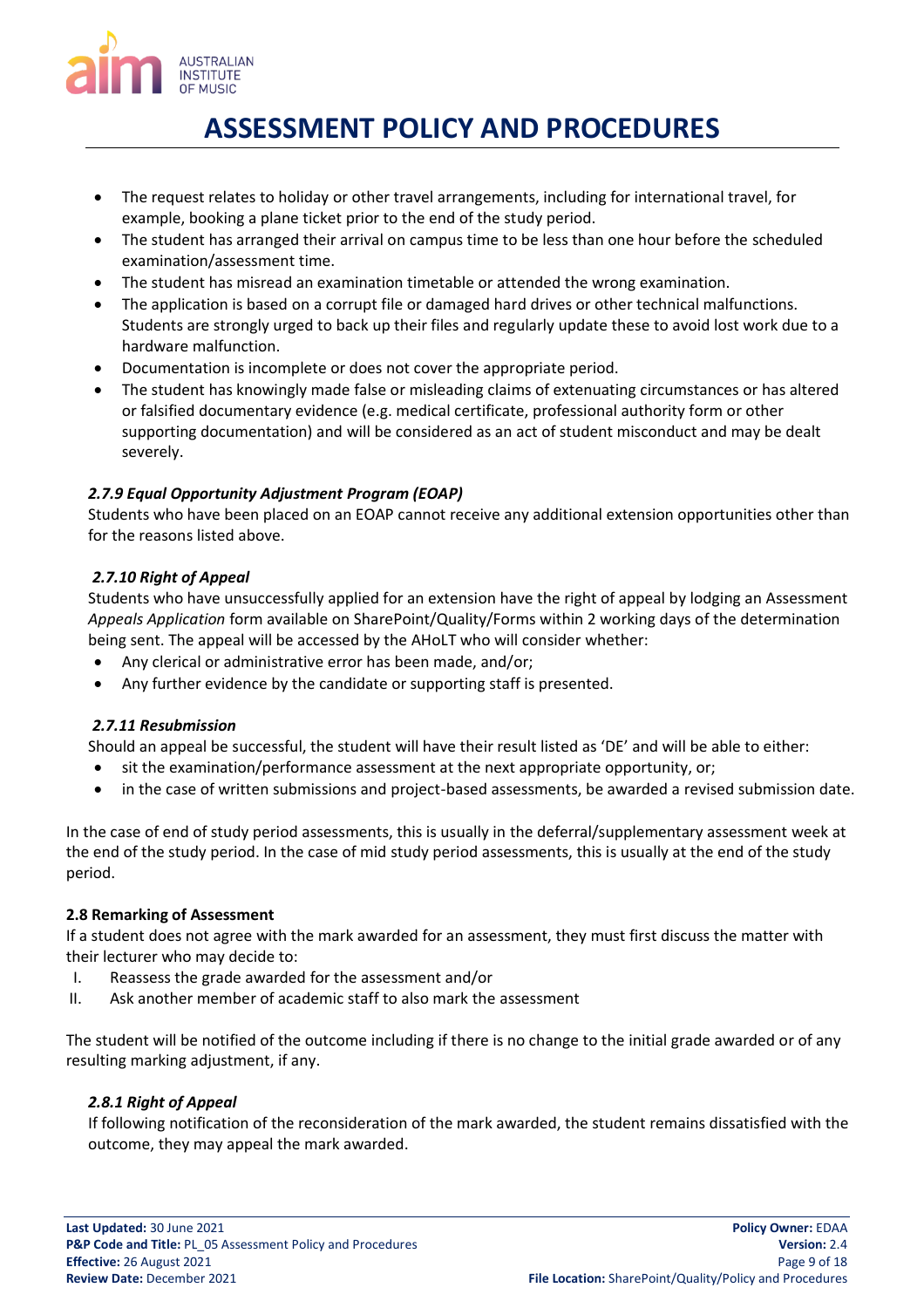

The Student must complete an *Assessment Appeals Application* within five (5) working days of receipt of the notification of the reconsidered mark awarded.

Appeals against a mark will only be considered on the following grounds:

- I. Evidence that the original marking was unfair or inconsistent with marking guidelines rubric for the piece of assessment
- II. That there was bias in the marking of the assessment

<span id="page-9-0"></span>*2.8.2 The Assessment Appeals Application* will be assessed by the Associate Head of Learning and Teaching (AHoLT) responsible for the unit. If the request for review is approved, the assessment will be remarked by a new marker appointed by the AHoLT, without penalty.

Only a single remark will be permitted for an assessment appeal, and the result of the remark will be recorded as the final grade for that assessment task if it is higher than the original mark. If a lower grade is recommended, the original grade will stand. The student will be notified of the outcome of the Assessment Appeal process in writing.

If, following the notification of the outcome of the Assessment Appeal process, the student remains dissatisfied with the outcome, then normal academic procedures for handling appeals will be followed. See the *Appeals Policy and Procedure.*

## <span id="page-9-1"></span>**2.9 Examinations**

During all examinations and assessments, students must comply with the Institute's *Examination Procedures*.

**2.9.1** A student is responsible for:

- Knowing when the exam is;
- Knowing where the exam is;
- Being on time for the exam; and
- Producing photo ID (a student card, driver's licence or passport). Students who fail to provide ID will not be able to sit the exam

**2.9.2** If a student fails to attend an examination they must, as soon as possible, apply for an Extension of Assessment. See **B Extension of Assessment** above.

**2.9.** Failure to attend an examination event will result in a zero mark recorded, with the following exceptions:

- In the case of documented illness or temporary disability
- An accident
- **Bereavement**
- Compassionate circumstances
- Extraordinary circumstances.
- Sorry business

Refer to **B Extension of Assessment above** for details.

### <span id="page-9-2"></span>**C. Grading**

While assessments will be marked numerically, students will only be advised of the grade for each assessment, ie: distinction, credit, etc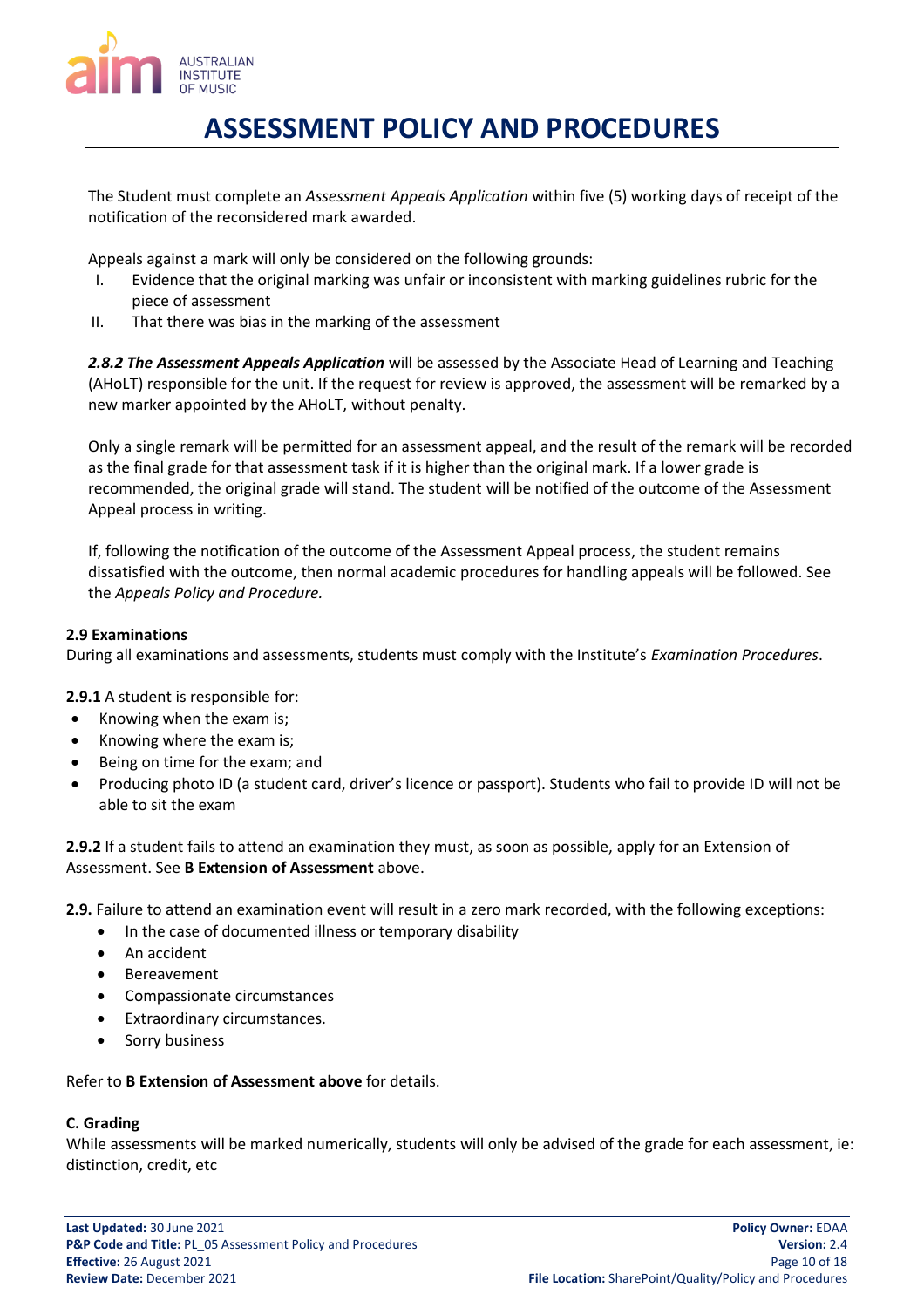

The following relationships exist between grades and marks:

| Grade                     | <b>Marking Range</b> |
|---------------------------|----------------------|
| High Distinction (H)      | 85% - 100%           |
| Distinction (D)           | 75% - 84%            |
| Credit (C)                | 65% - 74%            |
| Pass (P)                  | $50\% - 64\%$        |
| Fail (N)                  | 1% - 45%             |
| Non Attendance (NA or N*) | 0%                   |

## <span id="page-10-0"></span>**2.10 Assessment Rules**

**2.10.1** Students must attempt all assessment tasks for a unit. Non-submission/completion of an assessment task will result in a mark of zero for that piece of assessment. If students have failed to submit only one piece of assessment for a unit they may be eligible for supplementary assessment. Students who have failed to submit two or more assessments, irrespective of the average mark achieved for the unit will be awarded an 'N' result.

**2.10.2** Students must obtain an aggregate mark of 50% or more in order to pass any unit.

## <span id="page-10-1"></span>**2.12 Supplementary Assessments**

The results for each unit will be considered by the Examination Review Subcommittee (ERSC)

- Upon ratification of the unit results, the ERSC may offer a student who has an overall unit mark of between 46% and 49% (inclusive) the opportunity to take a **supplementary assessment**.
- A supplementary assessment is a new item of assessment designed to provide further opportunity to demonstrate that the student has achieved the required learning outcomes of the unit.
- A student may be granted only one supplementary assessment in respect of each unit of study and no more than 3 supplementary assessments in respect of one course of study.
- Students awarded a deferred examination are not eligible for a supplementary examination as a significant concession has already been provided in the granting of a deferred examination.
- Supplementary assessments will be subject to the same quality assurance and approval processes as other forms of assessment, as set out elsewhere in this Assessment Policy and Procedures.
- A student who successfully completes the supplementary assessment will be awarded a mark of 50% for the subject and a grade of Supplementary Pass (SP).

**2.12.4** It is at the student's discretion whether to accept the offer of a supplementary assessment. If the student declines the offer they will be awarded a fail grade for the unit and will have to retake the unit in its entirety.

### <span id="page-10-2"></span>**2.13 Graduation Requirements**

**2.13.1** Students must 'pass' with a grade of 50% or above in all units in the program of study to be awarded a qualification.

**2.13.2** If a student achieves one 'fail' grade of less than 50% in their final study period of study, they may take a supplementary assessment in order to attain an overall unit grade of no more than a 'pass', enabling the student to graduate.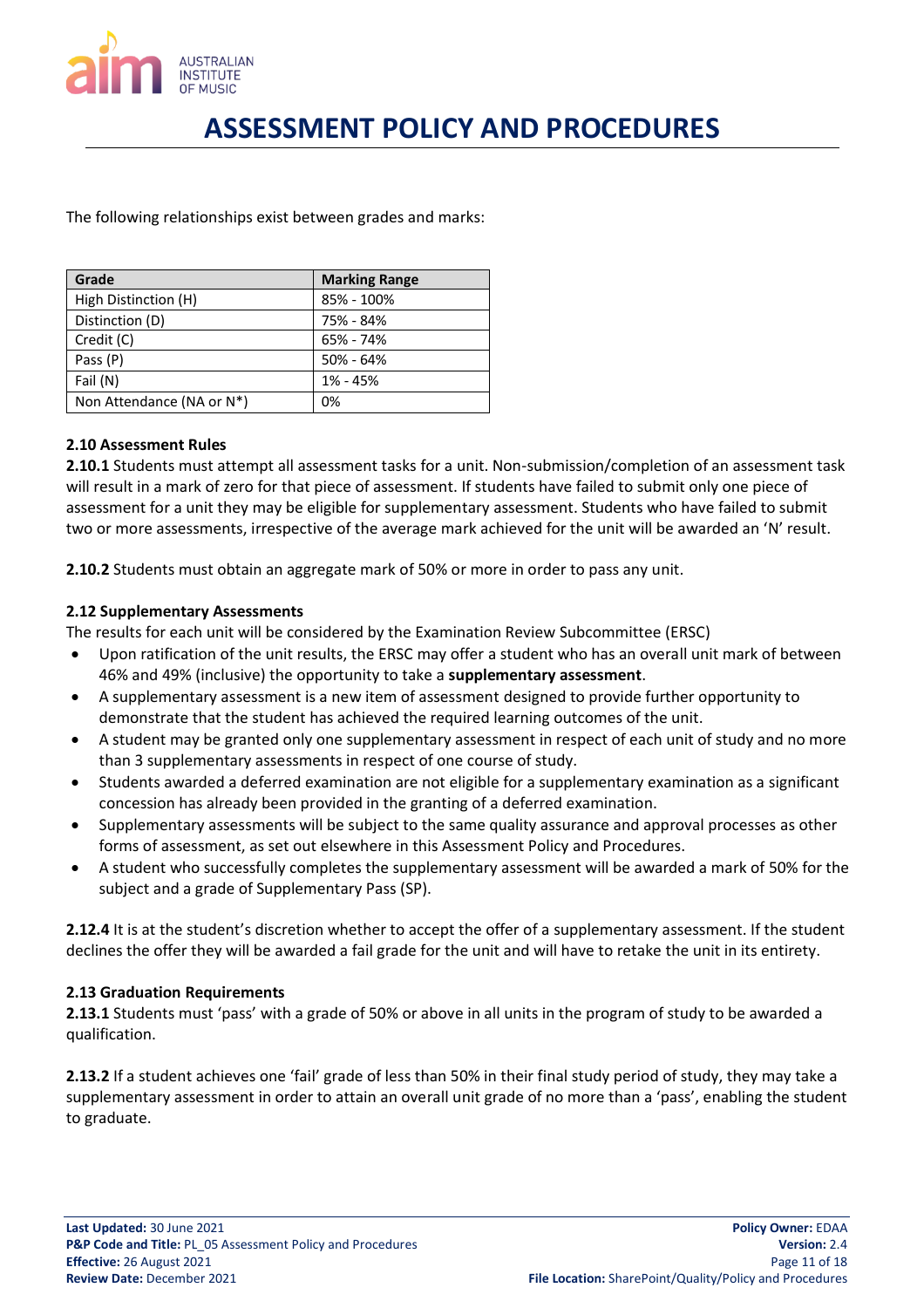

## <span id="page-11-0"></span>**2.14 Academic Integrity including Plagiarism**

Please refer to the *Academic Integrity Policy and Procedure.*

## <span id="page-11-1"></span>**2.15. Storage and Retention**

Finalised results obtained by students for award and non-award courses, including the Foundation Program, will be retained for a minimum of 7 years after action completed, then destroyed.

## <span id="page-11-2"></span>**D. Assessment Moderation**

## <span id="page-11-3"></span>**2.16 Assessment Review and Moderation Processes**

A tripartite procedure for developing and reviewing assessment tasks and results before, during and after unit delivery has been developed in order to foster a culture of academic rigour and continuous reflection and refinement, with sample moderation over time being initiated to ensure fairness, consistency and transparency in marking. Insights gained from this procedure feeds into ongoing course and unit review processes.

The following table outlines the means by which the Academic Affairs Division ensures the academic rigour and integrity of assessment moderation through progress review over multiple study periods. A report covering both courses and performance will be produced annually and presented to the Academic Board for review and discussion

|                                                              | <b>Pre Study Period</b>                                                                                                                                                                                                                                                                                                                                                                                                                                                                                                                                                                                                       | <b>Mid Study Period</b>                                                                                                                                                                                                                                                                                                                                                                                                                                                                                                                                                                                                                                                                                                          | <b>Post Study Period</b>                                                                                                                                                                                                                                                                                                                                                                                                                                                                                                                                                                                                                                              |
|--------------------------------------------------------------|-------------------------------------------------------------------------------------------------------------------------------------------------------------------------------------------------------------------------------------------------------------------------------------------------------------------------------------------------------------------------------------------------------------------------------------------------------------------------------------------------------------------------------------------------------------------------------------------------------------------------------|----------------------------------------------------------------------------------------------------------------------------------------------------------------------------------------------------------------------------------------------------------------------------------------------------------------------------------------------------------------------------------------------------------------------------------------------------------------------------------------------------------------------------------------------------------------------------------------------------------------------------------------------------------------------------------------------------------------------------------|-----------------------------------------------------------------------------------------------------------------------------------------------------------------------------------------------------------------------------------------------------------------------------------------------------------------------------------------------------------------------------------------------------------------------------------------------------------------------------------------------------------------------------------------------------------------------------------------------------------------------------------------------------------------------|
| Assessment development:                                      |                                                                                                                                                                                                                                                                                                                                                                                                                                                                                                                                                                                                                               | Student communication about                                                                                                                                                                                                                                                                                                                                                                                                                                                                                                                                                                                                                                                                                                      | Assessment task outcomes and exam                                                                                                                                                                                                                                                                                                                                                                                                                                                                                                                                                                                                                                     |
| peers<br>for approval<br>approval, revised or new<br>period. | Lecturers review current<br>assessment tasks in relation to<br>student feedback and immediate<br>past student performance working<br>in consultation with academic<br>AHoLTs evaluate relevance and<br>validate alignment of assessment<br>tasks noting proposed changes<br>AHoLTs ensure alignment with<br>learning outcomes prior to<br>ratifying existing assessments,<br>endorsing minor revisions or<br>forwarding requests for major<br>assessment changes to the ADC<br><b>Following Academic Board</b><br>assessment tasks are incorporated<br>into Unit Outlines and updated on<br>Sharepoint prior to next teaching | assessment experience and outcomes<br>is informally facilitated as part of<br>reflective learning. Informal feedback<br>is discussed in class with lecturers and<br>validated by AHoLTs<br>Assessment moderation:<br>AHoLTs moderate a sample of<br>$\bullet$<br>assessments (1 fail, 1 pass, 1<br>credit, 1 distinction, 1 high<br>distinction) from each campus (if<br>applicable) to ensure marking<br>quality and consistency against<br>criteria<br>AHoLTs to ensure consistency in<br>٠<br>marking of tasks by multiple<br>assessors across both campuses<br>If significant inconsistencies are<br>$\bullet$<br>found, they would be taken by the<br>AHoLT to the ERSC for<br>consideration where it would be<br>addressed | results review:<br>Lecturers evaluate assessments<br>$\bullet$<br>and exams based upon on student<br>achievement and feedback<br>Any revision of assessments to be<br>$\bullet$<br>discussed with the AHoLT<br>Major assessment changes are<br>discussed in relation to past<br>moderation outcomes and<br>presented to the ADC prior to<br>approval by the Academic Board<br>Continuous improvement<br>$\bullet$<br>initiatives to correlate, streamline<br>and refine the number, type and<br>format of assessment tasks across<br>multiple units or courses are<br>referred by the AHoLTs to the ADC<br>prior to presenting to the<br>Academic Board for approval. |
| Exams Developed:<br>AHoLT                                    | Lecturers prepare new exam<br>Consult with other lecturers<br>Seeks approval for the exam from                                                                                                                                                                                                                                                                                                                                                                                                                                                                                                                                | Exam feedback:<br>AHoLTs moderate a sample of<br>exam results (1 fail, 1 pass, 1<br>credit, 1 distinction, 1 high<br>distinction) from each campus (If<br>applicable) to ensure marking                                                                                                                                                                                                                                                                                                                                                                                                                                                                                                                                          |                                                                                                                                                                                                                                                                                                                                                                                                                                                                                                                                                                                                                                                                       |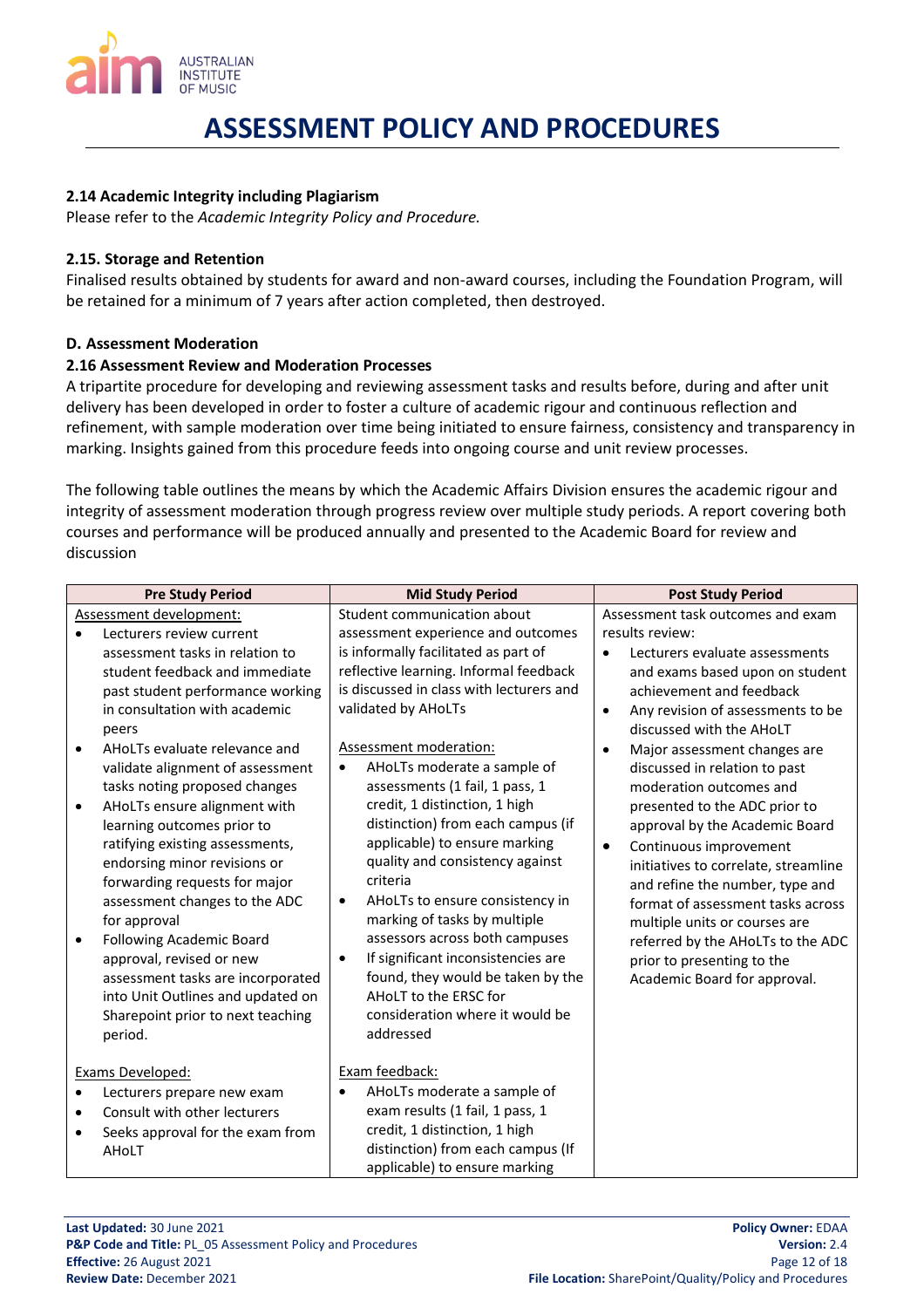

| <b>Pre Study Period</b>                                                                    | <b>Mid Study Period</b>                                                                                                                                                   | <b>Post Study Period</b> |
|--------------------------------------------------------------------------------------------|---------------------------------------------------------------------------------------------------------------------------------------------------------------------------|--------------------------|
| AHoLT approves exam questions<br>or requests changes bearing in<br>mind learning outcomes. | quality and consistency against<br>criteria<br>AHoLTs to ensure consistency in<br>marking of written or<br>performance work by multiple<br>assessors across both campuses |                          |

#### **2.17 Results Moderation**

|          | <b>Pre Study Period</b>                                                                               |           | <b>Mid Study Period</b>                                                                                                                                                                                                                                                                                                                                                                              |                | <b>Post Study Period</b>                                                                                                                                                                                                                                                                                                                                                                                                                           |
|----------|-------------------------------------------------------------------------------------------------------|-----------|------------------------------------------------------------------------------------------------------------------------------------------------------------------------------------------------------------------------------------------------------------------------------------------------------------------------------------------------------------------------------------------------------|----------------|----------------------------------------------------------------------------------------------------------------------------------------------------------------------------------------------------------------------------------------------------------------------------------------------------------------------------------------------------------------------------------------------------------------------------------------------------|
| the ERSC | As directed by the LQC, AHoLTs will<br>undertake a review of unit<br>assessment results as flagged by | $\bullet$ | At the end of Week 6, the<br><b>Academic Administration Manager</b><br>will produce a report detailing<br>wide, narrow, low, high and cross<br>institution data.<br>AHOLTs will analysis the results<br>and provide a one page report,<br>highlighting the issues identified<br>and steps introduced to resolve<br>the issues. This report is to be<br>presented at the start of the ERSC<br>meeting | ٠<br>$\bullet$ | Assessment marks are cross-<br>referenced and results ratified at<br><b>Examination Review</b><br>Subcommittee (ERSC).<br>Post ERSC, all unit assessments<br>showing a 10% deviation in marks<br>between the two campuses will be<br>moderated<br>All assessments with a high<br>average, low average, and narrow<br>standard deviation will be<br>moderated<br>All significant inconsistences<br>found in marking, to be discussed<br>at the ERSC |

### <span id="page-12-0"></span>**E. Attendance**

### <span id="page-12-1"></span>**2.18 Student Attendance Requirements**

- All students must maintain full attendance and engagement in all units of study in accordance with student attendance and engagement requirements and the Student Code of Conduct.
- Students who miss two or more classes within any unit may be required to attend an interview with the relevant AHoLT to explain their absence i.e. 'show cause' as to the reasons for non-attendance or engagement.
- If a student cannot show reasonable cause as to non-attendance or engagement, AIM reserves the right to withdraw the student from the unit of study. A 'Withdrawn Fail' result with financial penalty may then be recorded.
- A non-attendance is deemed as more than 15 minutes late to a scheduled class.
- Students may be granted exemption from attending a class by the AHoLT or nominee. Students must complete the [Application for Approved Absence](http://eforms.aim.edu.au/application-for-approved-absence.html) and upload supporting evidence. No request for absence will be approved without supporting documents
- Exemptions may be granted for e.g. illness or temporary disability, accident, a cultural commitment, sorry business, a significant performance or industry opportunity, bereavement, compassionate circumstances, or extraordinary circumstances. Documented evidence must be provided.

### <span id="page-12-2"></span>**2.19 Student Attendance Recording**

- Timetables are created and made available to students every study period.
- Lecturers are responsible for maintaining weekly class attendance and engagement.
- Rolls are to be marked not more than 15 minutes after the commencement of a class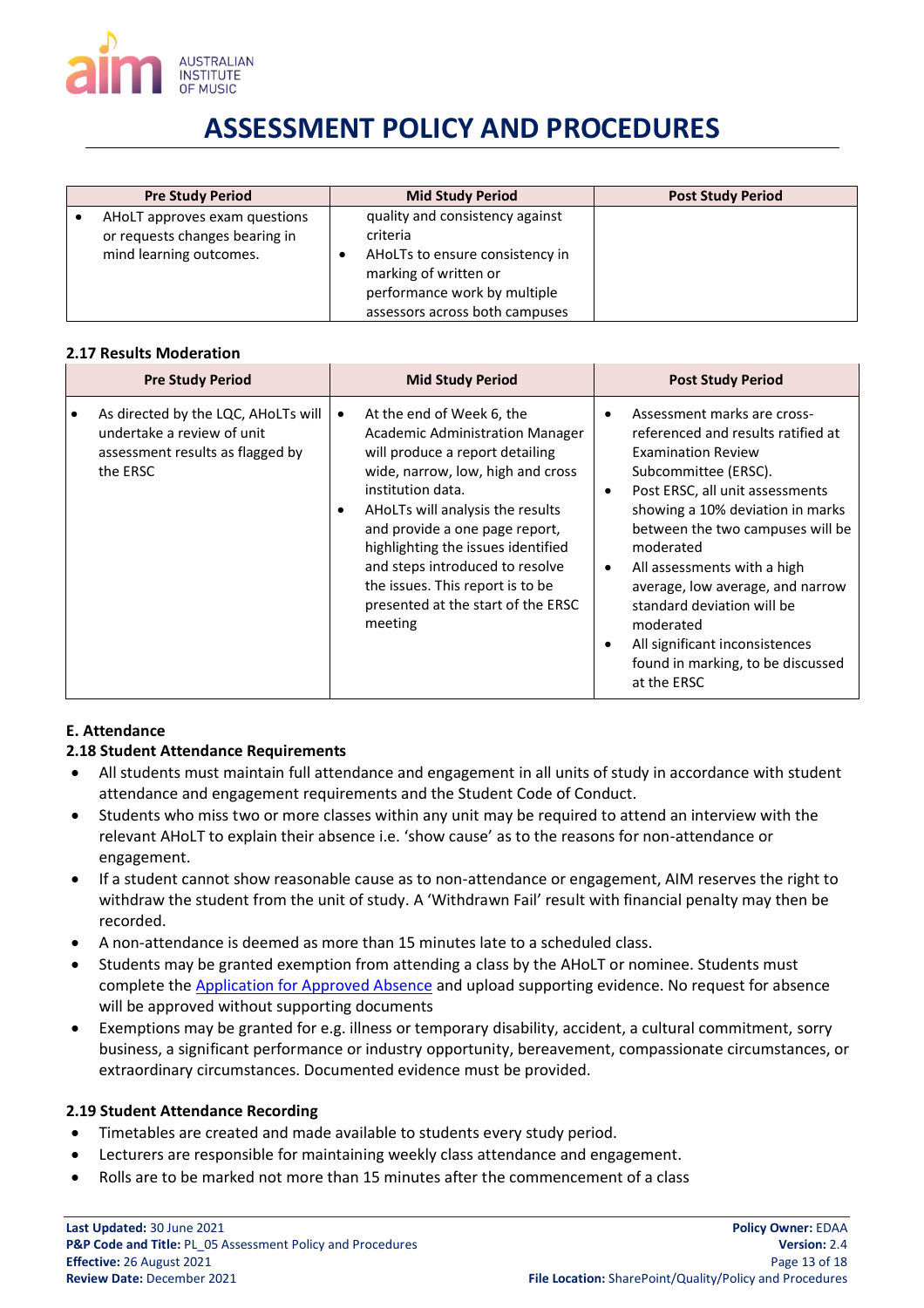

- All absences, including those later evidenced by a doctor's certificate, or other evidence, are to be treated as non-attendance for the purpose of attendance recording and calculation. They must thus be marked **'Did not attend'**.
- Students who miss a class due to illness or compassionate or compelling circumstances must complete the *[Application for Approved Absence](http://eforms.aim.edu.au/application-for-approved-absence.html)* within 3 days of the absence. Students must attach relevant evidence to support their claim.

## <span id="page-13-0"></span>**2.20 Student Attendance Monitoring**

- Student attendance and engagement is monitored throughout every study period.
- Weekly unit attendance and engagement is monitored by Lecturers.
- Overall study load attendance and engagement will be monitored by the Head of Learning and Teaching (or nominee)
- Students at risk of not achieving satisfactory attendance and engagement will be warned and counselled by the Associate Head of Learning and Teaching (or nominee). Once a student's attendance and engagement falls below the calculated threshold, a *Student Attendance Warning Letter* is sent.
- When a student is counselled, a file note must be written and placed on the student's file.
- Continuance of non-satisfactory attendance or engagement, which results in the student not being able to achieve the minimum requirement, will be reported to the Head of Learning and Teaching and disciplinary action may be taken as per the Institute's *Student Code of Conduct*.
- Students are normally not permitted to commence their studies beyond Friday of Week 2 of the Study Period. Any requests to commence late up to this date must be made in writing to the Dean of Academic Affairs before Study Period commencement. Students must be aware that no further absences are permitted.

## <span id="page-13-1"></span>**2.21 Student Attendance Warning (Intervention)**

- Lecturers report breaches of the attendance to AHoLTs.
- AHoLTs issue *Student Attendance Warning Letter.*
- The Head of Learning and Teaching may also independently issue a *Student Attendance Warning Letter*  based on monitoring reports of attendance and engagement
- The Head of Student Experience and Success (or nominee) arranges for meetings with students to provide academic counselling and assess academic support requirements. If necessary, this meeting may involve AHoLTs. A summary note of this meeting is recorded on the students file.
- If the student requires academic support and/or academic support workshops, the department of Student Experience and Success will implement this.
- If the student requires counselling and/or wellbeing workshops, Student Experience and success will implement this.
- Head of Learning and Teaching (or Delegate) will monitor students ongoing attendance and engagement and the provision of any agreed ongoing academic support, counselling and/or wellbeing.
- If a student continues to show unsatisfactory attendance and engagement, AIM reserves the right to withdraw the student from the unit of study. A 'Withdrawn Fail' result with financial penalty may be recorded.

## <span id="page-13-2"></span>**2.22 Potential Cancellation of enrolment**

• Where a student has been assessed as not achieving satisfactory attendance and engagement and is also not maintaining satisfactory course progress according to the Institute's documented policies and procedures, the student's enrolment may be cancelled as determined by the CEO or nominee. Documented evidence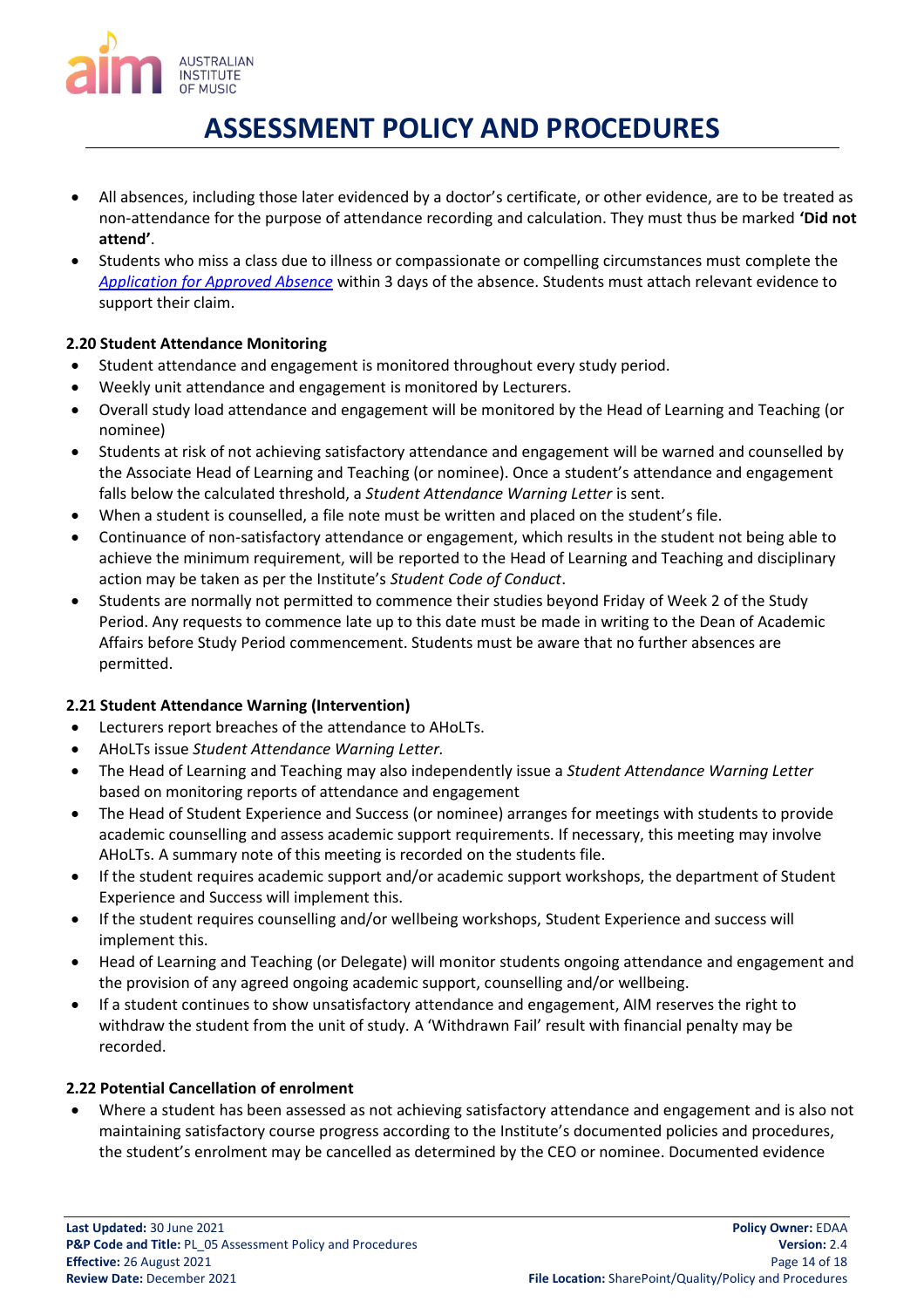

demonstrating that compassionate or compelling circumstances apply, will be taken into consideration when determining the outcome of a student's enrolment status.

• If a student's average attendance **across all units** falls below 80% in a study period, all the student's results for that study period will normally be withheld. Students may be issued with a *Notice of Intention to Cancel Enrolment.* After receiving this notice, students have the opportunity to explain their attendance record through meeting with the AHoLT. However, if the student does not have a medical, compelling or compassionate reason for their attendance record, their enrolment may be cancelled.

## <span id="page-14-0"></span>**2.23 Right of Appeal**

Students who have been notified that their enrolment will be cancelled, have the right of appeal by lodging an *Appeals Application* form available on Sharepoint/Quality/Forms within 2 working days of the notification being sent. The appeal will be heard by the AIM Appeals Panel

For more information, refer to the *Appeals Policy and Procedure*

## <span id="page-14-1"></span>**3. Accountabilities**

- <span id="page-14-2"></span>**3.1 Responsible Officer**
- **a. Executive Dean Academic Affairs:** overall responsibility for this policy and procedure

## <span id="page-14-3"></span>**3.2 Contact Officer**

- **a. Academic Staff:** are responsible for ensuring they understand, comply and operationalise this policy and procedure
- **b. Academic Administration Manager:** responsible for generating reports
- **c. Head of Student Experience and Success:** responsible for overseeing and reviewing assessment moderation activities for monitoring and approval of assessment results and improvements made to assessment tasks, tools and protocols; providing annual reports to the Academic Board; approves Equal Opportunity Adjustment's
- **d. Associate Head of Learning and Teaching:** overall responsibility for implementing this policy and procedure; responsible for overseeing AHoLTs' management of course delivery at respective campuses
- **e. Lecturers:** responsible for developing, delivering, reviewing and marking assessment tasks in units taught, participating in assessment moderation as required
- **f. AHoLTs:** responsible for approving assessment extensions, special considerations; organising re-sit exams; responsible for reviewing lecturers' recommendations for changes to Unit Outlines, ensuring consistent delivery across campuses; responsible for supervising lecturers to coordinate learning and teaching delivery

## <span id="page-14-4"></span>**4 Supporting Information**

### <span id="page-14-5"></span>**4.1 Supporting Documents**

- *Academic Calendar*
- *[Application for Special Consideration](http://eforms.aim.edu.au/application-for-special-consideration.html)*
- *[Application for Extension of Assessment](http://eforms.aim.edu.au/extension.html)*
- *[Request for Equal Opportunity Adjustment](http://eforms.aim.edu.au/request-for-equal-opportunity-adjustments-student.html)*

### <span id="page-14-6"></span>**4.2 Related Documents**

- *Academic Integrity Policy and Procedure*
- *[Appeals Policy and Procedure](http://eforms.aim.edu.au/app/Policies/Current/Appeals%20Policy%20and%20Procedure.pdf)*
- *[Academic Progression and Intervention Policy and Procedure](https://aimusic.sharepoint.com/Quality/Shared%20Documents?viewpath=%2FQuality%2FShared%20Documents&id=%2FQuality%2FShared%20Documents%2FAcademic%20Progression%20and%20Intervention%20Policy%2Epdf&parent=%2FQuality%2FShared%20Documents)*
- *Examination Procedures*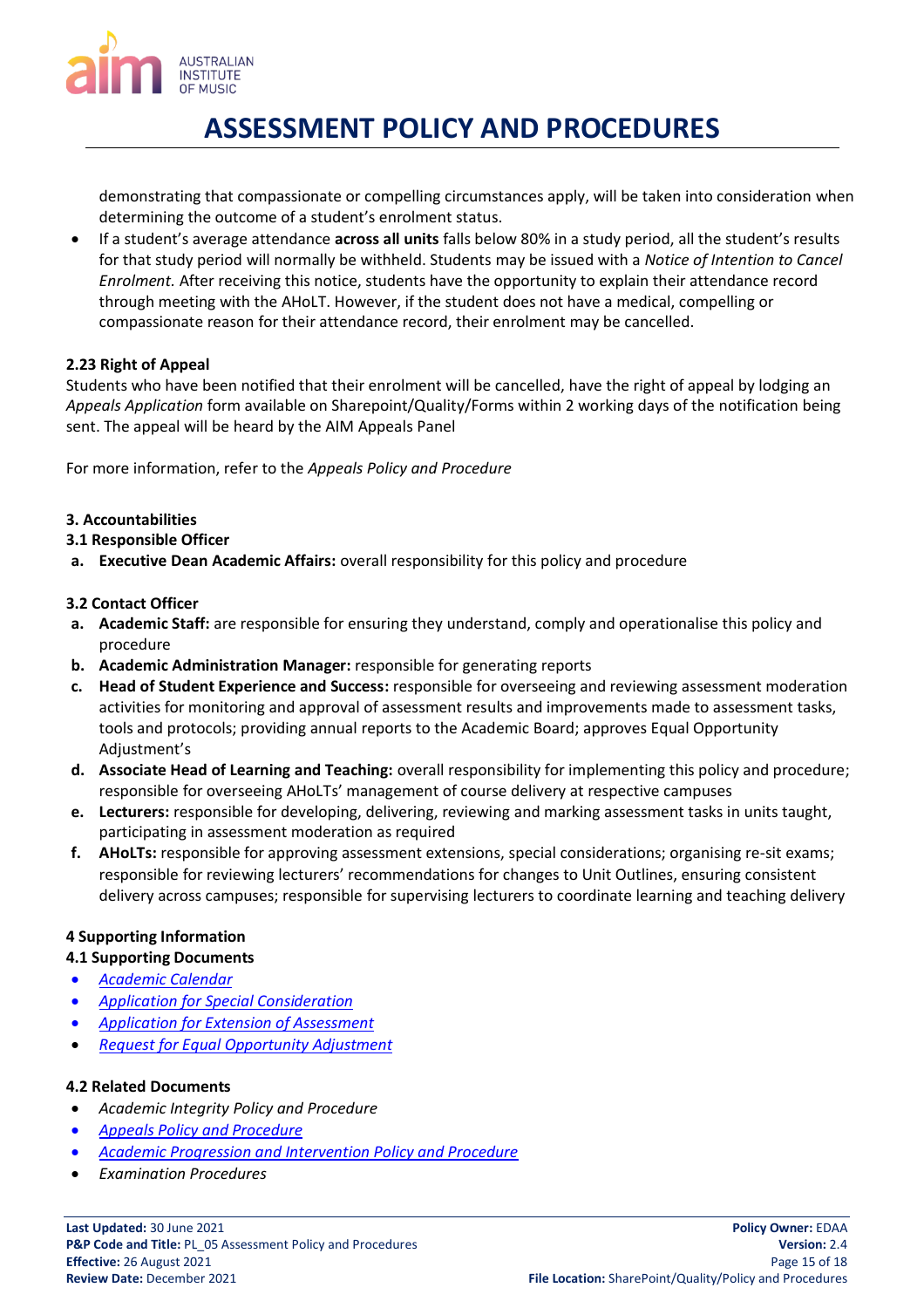

- *[Student Code of Conduct](https://aimusic.sharepoint.com/Quality/Shared%20Documents?viewpath=%2FQuality%2FShared%20Documents&id=%2FQuality%2FShared%20Documents%2FStudent%20Code%20of%20Conduct%2Epdf&parent=%2FQuality%2FShared%20Documents)*
- *[Student Grievances and Complaints Policy and Procedure](http://eforms.aim.edu.au/app/Policies/Current/Student%20Grievances%20and%20Complaints%20Policy%20and%20Procedure.pdf)*

### <span id="page-15-0"></span>**4.3 Superseded Documents**

- *AIM Assessment, Moderation and Benchmarking document*
- *QMS Application for Deferral policy*
- *Application for deferral form*
- *Assessment Moderation Policy and Procedure*
- *Attendance Policy and Procedure*
- *Extension of Assessment Policy and Procedure*

### <span id="page-15-1"></span>**5 Definitions and Acronyms**

| <b>TERM/ACRONYM</b>                   | <b>DEFINTION</b>                                                                                                                                                                                                                                                                                                                                                                                                                                                                                                                                                                                                                                                                                                                                                                                       |
|---------------------------------------|--------------------------------------------------------------------------------------------------------------------------------------------------------------------------------------------------------------------------------------------------------------------------------------------------------------------------------------------------------------------------------------------------------------------------------------------------------------------------------------------------------------------------------------------------------------------------------------------------------------------------------------------------------------------------------------------------------------------------------------------------------------------------------------------------------|
| AIM referred to as the<br>'Institute' | The Australian Institute of Music Limited ABN: 89 003 261 112; PRV: 12050; CRICOS<br>00665C                                                                                                                                                                                                                                                                                                                                                                                                                                                                                                                                                                                                                                                                                                            |
| <b>Academic</b>                       | Learning, teaching, assessment and research related matters including (but not limited<br>to) eligibility for entry to a course of study, course design and delivery, student<br>participation and attainment, attrition, retention, progression, completion, grade<br>distribution, curriculum content and awards in a course of study.                                                                                                                                                                                                                                                                                                                                                                                                                                                               |
| <b>Assessment</b>                     | The process of collecting evidence and making judgements on whether learning<br>outcomes have been achieved, to confirm that an individual can perform to the<br>standard or level of achievement required within a subject.                                                                                                                                                                                                                                                                                                                                                                                                                                                                                                                                                                           |
| <b>Assessment Appeal</b>              | Refers to appeals (with grounds) against decisions relating to course assessment<br>process (assessment marks)                                                                                                                                                                                                                                                                                                                                                                                                                                                                                                                                                                                                                                                                                         |
| <b>Appeals</b>                        | Refers to appeals regarding student progress (academic progression, suspension or<br>exclusion), enrolment (return to study), or academic integrity and misconduct<br>(cheating, plagiarism, breaching copyright).                                                                                                                                                                                                                                                                                                                                                                                                                                                                                                                                                                                     |
| <b>Duty of Care</b>                   | Is an obligation under law for the Institute to take all reasonable precautions to<br>safeguard individual and collective rights and academic prerogatives, giving priority to<br>maintaining a professional and constructive learning and teaching environment for the<br>majority of students and staff. Particular obligations and responsibilities apply to<br>students under the age of 18 years. It should be noted that any abusive, disruptive,<br>threatening or potentially threatening dispute, grievance or complaint that is of a<br>serious nature (such as coercive, intimidating, aggressive, violent or unlawful<br>behaviour) the Institute will take formal action to intercede and temporarily exclude<br>the perpetrator in order to protect the interests of others in its care. |
| <b>Formative Assessment</b>           | Assessment tasks that are designed primarily to provide feedback to students on their<br>progress against learning outcomes. Formative feedback can also inform staff on<br>student progress which can inform their teaching.                                                                                                                                                                                                                                                                                                                                                                                                                                                                                                                                                                          |
| <b>Foundation Program</b>             | Nationally recognised course that equips students with the skills and capabilities to<br>seek entry into a higher education program. They provide an academic entry pathway<br>to first year undergraduate study or its equivalent.                                                                                                                                                                                                                                                                                                                                                                                                                                                                                                                                                                    |
| Lecturer                              | The person teaching a particular unit of study.                                                                                                                                                                                                                                                                                                                                                                                                                                                                                                                                                                                                                                                                                                                                                        |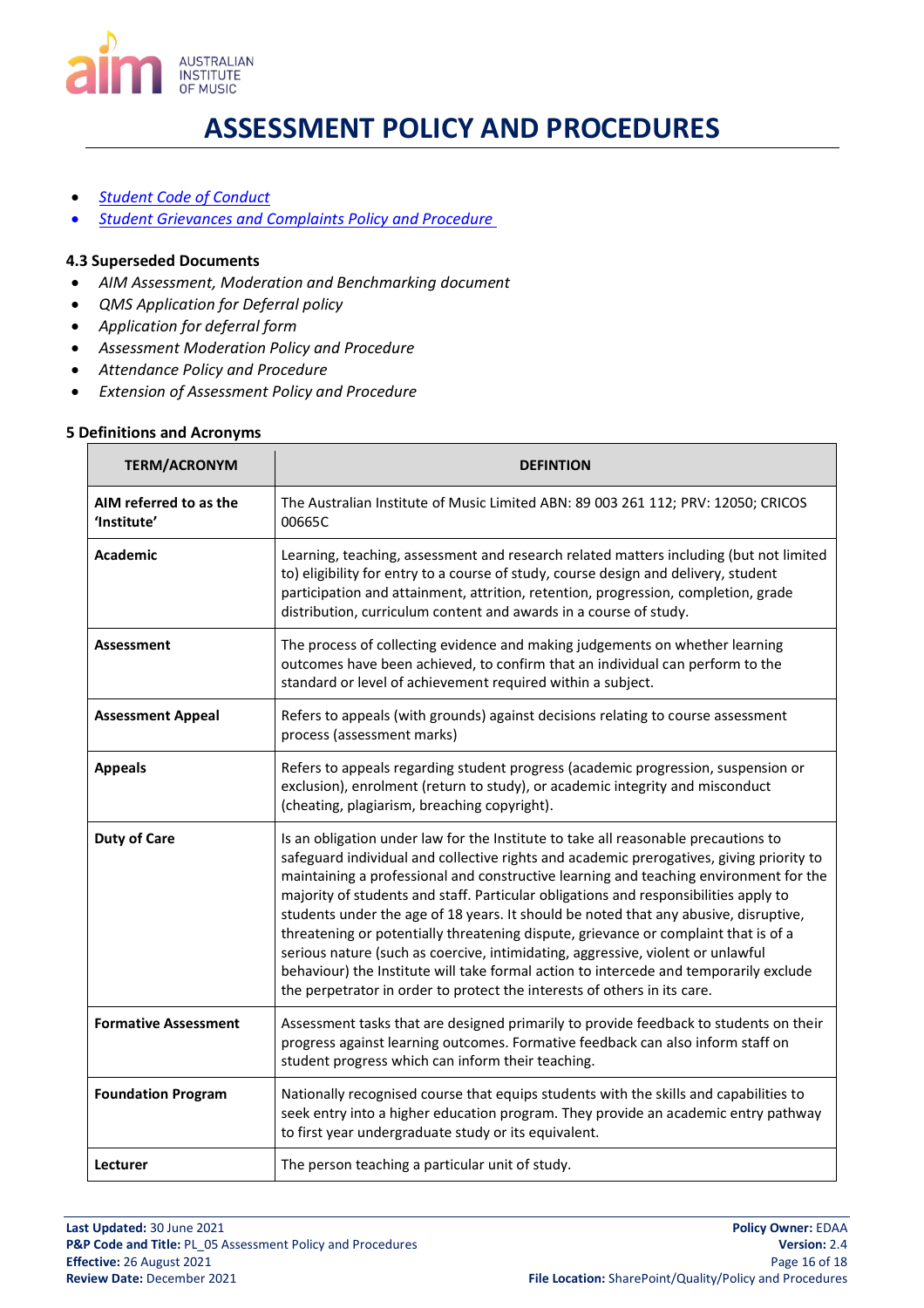

| <b>Moderation</b>             | Ensures the consistency and accuracy in the marking of student assessments,<br>irrespective of time, place or marker.                                                                                                                                                                                                                                                                          |  |  |
|-------------------------------|------------------------------------------------------------------------------------------------------------------------------------------------------------------------------------------------------------------------------------------------------------------------------------------------------------------------------------------------------------------------------------------------|--|--|
| <b>Natural Justice</b>        | Right to a fair hearing (prior notice of hearing, opportunity to be heard, conduct of the<br>hearing, right to independent external advisor, the decision and reasons for it)                                                                                                                                                                                                                  |  |  |
| <b>Published</b>              | The date on which an assessment outline is listed on SharePoint.                                                                                                                                                                                                                                                                                                                               |  |  |
| <b>Reasonable Opportunity</b> | When a student has been affected by one or more of the following reasons for more<br>than 50% of the time in which the task was published on SharePoint:<br>Illness or temporary disability<br>$\bullet$<br>Accident<br>Cultural commitment<br>Sorry business<br>Significant performance or industry opportunity<br>Bereavement<br>Compassionate circumstances<br>Extra ordinary circumstances |  |  |
| <b>Sorry Business</b>         | The term used by Aboriginal and Torres Strait Islander people to refer to the death of a<br>family or community member and the mourning process. Sorry Business includes<br>attending funerals and taking part in mourning activities with community                                                                                                                                           |  |  |
| <b>Staff</b>                  | Any person currently employed by the Institute.                                                                                                                                                                                                                                                                                                                                                |  |  |
| <b>Student</b>                | Any person currently enrolled by the Institute.                                                                                                                                                                                                                                                                                                                                                |  |  |

### <span id="page-16-0"></span>**6. Revision History**

| <b>Version</b> | Date Approval<br><b>Academic Board</b> | Date Approved<br>by Board of<br><b>Directors</b> | <b>Sections modified</b>                                                                                                                                                                                                    |
|----------------|----------------------------------------|--------------------------------------------------|-----------------------------------------------------------------------------------------------------------------------------------------------------------------------------------------------------------------------------|
| 1.2            | 01/03/2018                             | 15/03/2018                                       | New Policy                                                                                                                                                                                                                  |
| 1.3            | 21/02/2019                             | 07/03/2019                                       | Updated to include:<br>Principles<br>٠<br>Reference to Foundation Program<br>$\bullet$<br>Week 6 and Week 12<br><b>Special Consideration</b><br><b>Assessing Coursework</b><br><b>Updated Responsibilities</b><br>$\bullet$ |
| 1.4            |                                        |                                                  | Updated as per Academic Board recommendations                                                                                                                                                                               |
| 2.0            | 21/11/2019                             | 05/12/2019                                       | Whole of policy review, including incorporation of<br>Assessment Moderation, Extension of Assessment and<br>Attendance policies and procedures                                                                              |
| 2.1            |                                        |                                                  | Updates as per Academic Board recommendations,<br>including removal of the Grading of Assessments table (to<br>be included in guidelines)                                                                                   |